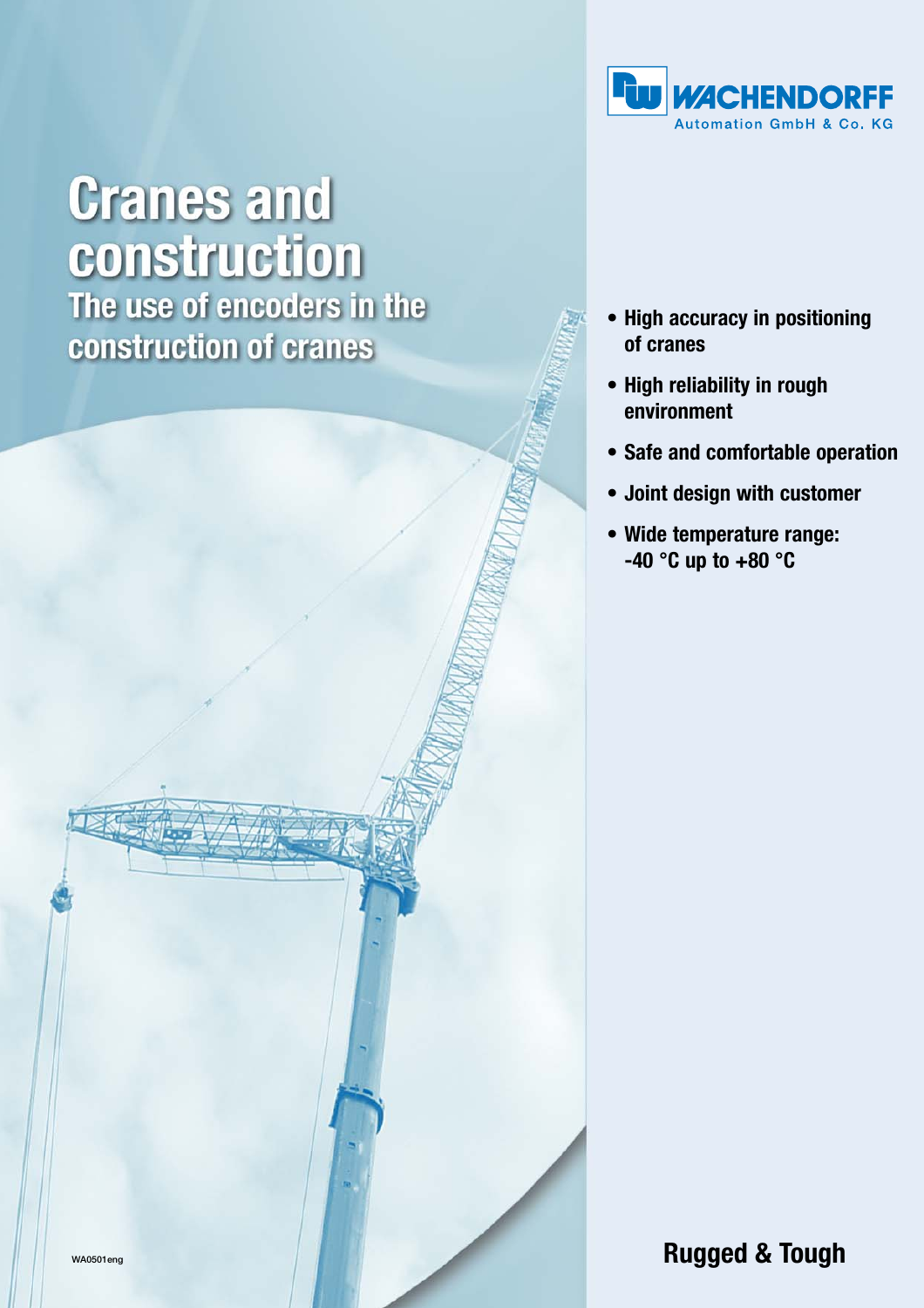



# A custom product is used in conjunction with limit switches

Geared cam limit switches have for a long time been an integral part of cable winches. They are constructed in such a way that they reproduce numerous turns of a shaft on the angle of rotation of the integral cam-disc or camshaft.

As they move, the individual lobes operate mechanical switch contacts, which for example ensure the emergency shutdown of the winch before the end of the cable is reached, or for slower unwinding of the winch shortly before this point.

Geared limit switches are essential component parts of power-operated hoisting equipment, their use being stipulated by accident prevention regulations. They are required for independent limiting of travel on cranes and conveying equipment. However movement in the opposite direction must still be permitted after operation of the limit switch.

#### New challenges

For some time now cam gears have also been used in the construction of theatre and stage equipment, as modern stages become evermore mobile and versatile. For also 75 years the Stromag Company from Unna in Germany has been manufacturing clutches, brakes, flexible couplings and geared limit switches. They are one of only a few German companies who have obtained for their geared limit switches the certification required for the stage construction industry.

Experience in the manufacture of geared limit switches has been built up over the years. Stromag's design and development department faced a new challenge as a result of the fact that in modern power-operated hoisting equipment geared limit switches are not only required to fulfil their traditional functions but that now there is also the requirement that electronic detection of the winch position has to be provided to the crane operator. This is particularly helpful, because the human eye is not able to accurately estimate large distances and so the crane operator also has to rely on external help. However by using a digital display it is possible to see the exact length of cable that has been paid out or the height to which the crane arm has been raised. This small addition makes operating a hoist considerably easier and improves the ease of operation especially with heavy loads.

#### Ability to retrofit as top priority

In the meantime Stromag has integrated various combinations of geared limit switches with position feedback systems into a flexible choice of housings. However it had been a long road to get there:

The immediate goal for Stromag was to find a system that would be easy to retrofit to already existing systems.

Retrofitting incremental measuring systems to existing geared limit switches can be achieved using an assembly-bell with integrated encoder systems.

#### Search for electronic data acquisition

Even the first of these requirements posed a problem, as the hollow-shaft encoder, which was to collect the desired data, together with all the necessary connections, had to fit into the quite small housings of the various cam gears. Furthermore it also had to be capable of accommodating a relatively large 14mm diameter shaft with spring coupling, for retrofitting to older existing systems.

#### Wachendorff gets the order

In the face of stiff competition, the Wachendorff Company from Geisenheim in the Rheingau managed to successfully secure the order. They were able to fully comply with the requirements of Stromag by customising their encoder model WDG 58 H, so that the new dimensions of the encoder met Stromag's specifications, with a diameter of 58 mm and an overall length of 44.5 mm. The accuracy of the incremental encoder, with up to five thousand pulses per revolution, is sufficiently high enough for use in the corresponding limit switches.

#### Dependable over a long service life

The functionality of the encoder is assured even under adver-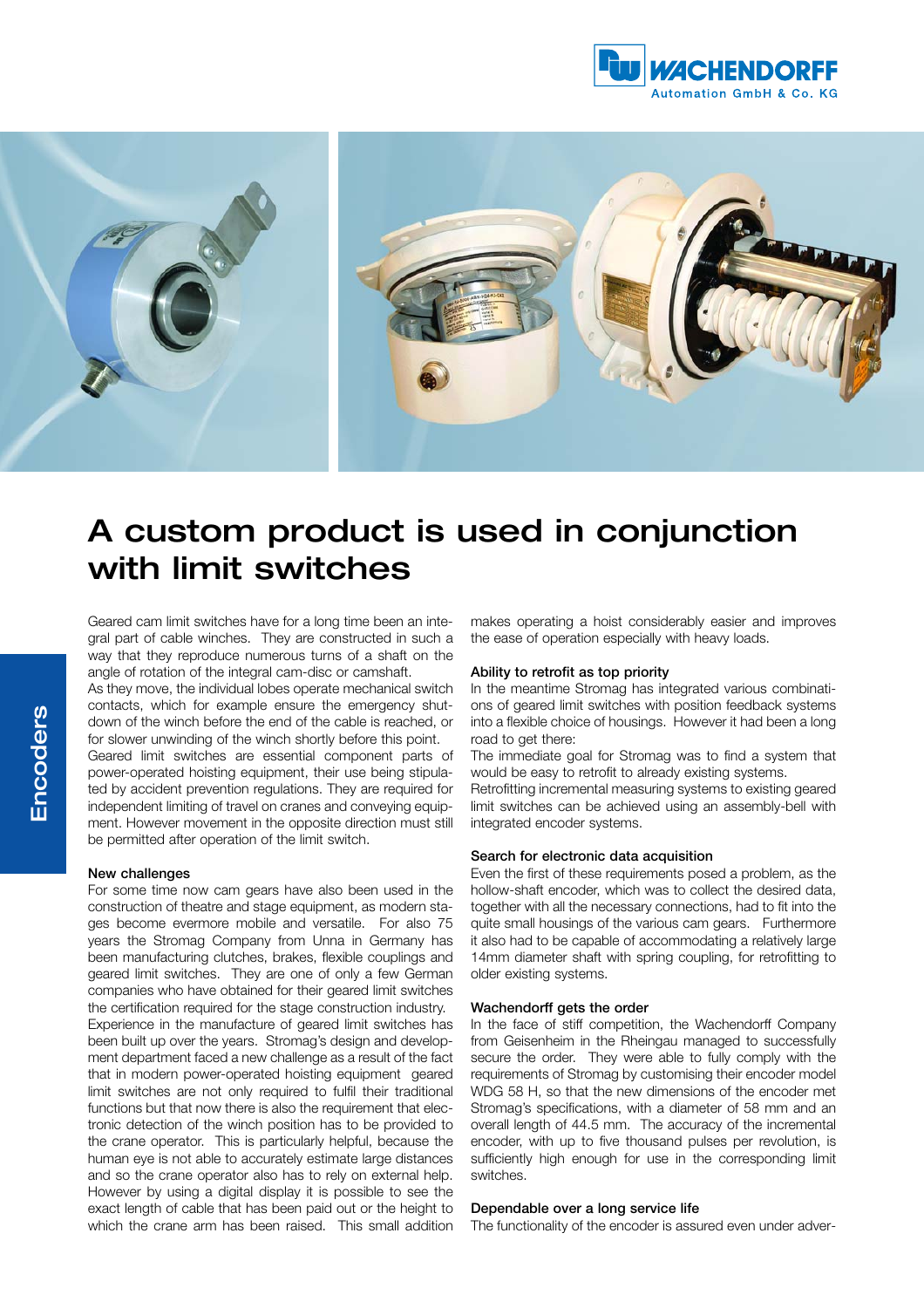

se conditions, thanks to its high IP65 protection level. The maximum allowable operating temperature is in the range of  $-40$  °C to  $+80$  °C.

The encoder's permissible maximum shaft loadings are 80 N radial and 60 N axial. The encoder is double-supported. Two precision ball-bearings provide backlash-free support for the encoder. The service life is 109 revolutions at 100% of full rated shaft load and is extended to 1010 revolutions at only 20% bearing load. The infrared LED that is used has a life of around 100,000 hours – a figure normally only rarely achieved in limit switches applications.

WDG58 encoders also come equipped with an early warning output that transits a warning signal if the light intensity of the diode falls to more than 10% below the original value, which signals an imminent failure. Despite this, the encoder will go on working without any problems for more than another 1,000 hours, with the advantage that it can thus be exchanged during a normal maintenance period.

As a rule all encoders are wired up via a radial connector, however in this case this would have taken up too much space in the housing, so for the application with Stromag limit switches this was replaced by a cable output. This cable now leads to a connector that is attached externally on the cam gear. The cable length with Wachendorff encoders can be up to 100 metres. In reality however only a few centimetres are necessary. Simple mounting, reliable system

## Simple mounting, reliable system

If Stromag now receives an order for a cam gear with a position feedback system then the encoder is simply slipped onto the shaft of the cam gear. The separate housing that accommodates and fixes the WDG 58H is then screwed to the gear and wired up – the rest of the limit switch remains totally unaltered.



Image 1 Encoder in assembly-bell and cam gear



#### Image 2

The encoder in his position at the limit switch. The assembly bell has been removed



### Image 3

The cable output goes from the encoder to the connector at the assembly bell



Image 4 The hollow shaft encoder